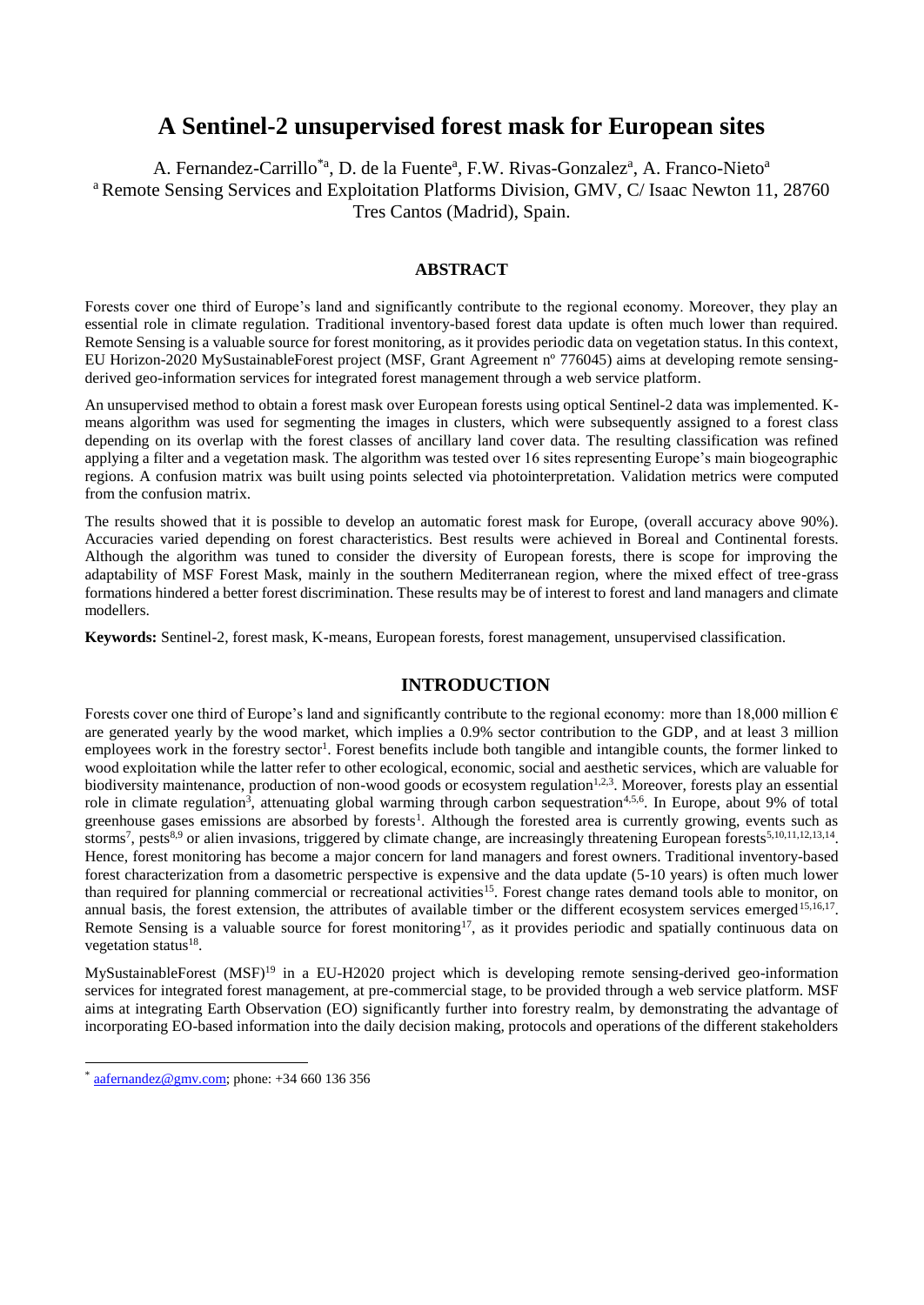across the silvicultural chain. It engages relevant European public and private forest stakeholders. It is expected that endusers will optimize their operations up to 10% and participating companies' headcounts increase up to 20%. MSF portfolio includes services on forest site characterisation, wood characterisation, biomass and CO2 stocking, forest condition, ecosystem vulnerabilities and forestry accounting. This study presents the development of the forest mask product, the first of the forest site characterisation service, on which most of the other services and products depend. MSF Forest Mask is an optical-based forest/no-forest binary classification map at 10 m spatial resolution which uses Sentinel-2 (S2) data as main input.

Different approaches have been used to carry out forest/non-forest classifications based on satellite data. The first studies focused on the development of forest maps for Europe used supervised methods (i.e., they needed ground truth data in order to train a classifier). Schuck et al.<sup>20</sup> used AVHRR 1 km resolution images, while Pekkarinen et al.<sup>21</sup> used ETM+ 30 m resolution images, yielding an Overall Accuracy of 88.37%, with significant differences depending on the country. Global forest maps have been developed using radar data and supervised methods, yielding accuracies of 84% with PALSAR 10 m data<sup>22</sup>, and between 85 and 95% for North-American broadleaved forests with TanDEM-X 50 m data<sup>23</sup>. One of the main issues found in these studies is the relatively low accuracy of forest classifications in Mediterranean countries<sup>20,21</sup>, where extensive areas are covered by tree-grass ecosystems. These areas are known by the difficulty of integrating the spectral response of different types of vegetation, what makes them challenging for Remote Sensing-based characterization<sup>24,25</sup>.

In this study, a new unsupervised automatic method to create a forest/non-forest map across Europe is proposed. This method uses Sentinel-2 MSI multi-spectral data and ancillary land cover maps to generate a 10 m spatial resolution forest mask. The specific objectives of this study were to: i) develop an unsupervised automatic method to detect forest cover across different European regions, and ii) compare the effectiveness of the proposed method in environments characterized by different forest types and management practices. The results of this study can be used in carbon stock estimation, forest cover trend analysis and other forest management purposes.

# **METHODS**

#### **1.1 Study Area**

Sixteen Areas of interest (AOI) were selected across Europe, representing the main biogeographical regions and forest types in the continent ([Figure 1](#page-1-0), [Table 1](#page-2-0)), in order to test the accuracy of the methods in forests with different structure and composition. The total area masked accounts for 10,773 km<sup>2</sup>.



<span id="page-1-0"></span>Figure 1: Areas of interest (AOIs) across European biogeographical regions according to the EEA (2016).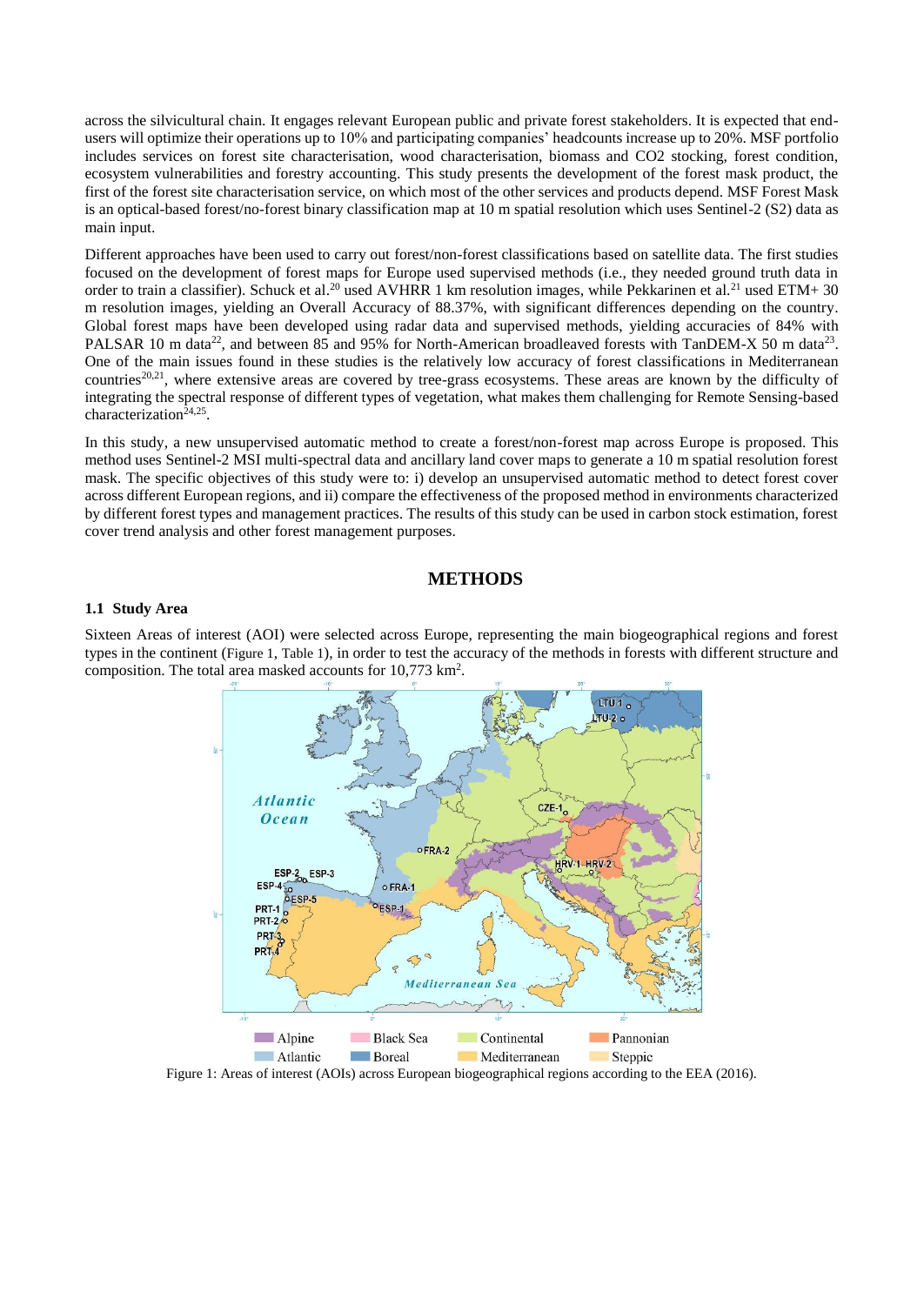<span id="page-2-0"></span>

| <b>AOI</b> | Country        | <b>Biogeographical Region</b> | <b>Forest Type</b>       | Area $km2$ |
|------------|----------------|-------------------------------|--------------------------|------------|
| $HRV-1$    | Croatia        | Continental                   | Mixed                    | 138        |
| $HRV-2$    | Croatia        | Continental-Pannonian         | Mixed                    | 1103       |
| $CZE-1$    | Czech Republic | Continental-Pannonian         | Mixed                    | 150        |
| FRA-1      | France         | Atlantic                      | Conifer and mixed        | 641        |
| FRA-2      | France         | Atlantic-Continental          | <b>Broadleaf</b>         | 275        |
| $LTU-1$    | Lithuania      | Boreal                        | Mixed                    | 1997       |
| $LTU-2$    | Lithuania      | Boreal                        | Mixed                    | 128        |
| PRT-1      | Portugal       | Atlantic                      | Mixed                    | 10         |
| PRT-2      | Portugal       | Atlantic-Mediterranean        | Mixed                    | 610        |
| PRT-3      | Portugal       | Mediterranean                 | Sclerophyllous and mixed | 104        |
| PRT-4      | Portugal       | Mediterranean                 | Sclerophyllous and mixed | 165        |
| $ESP-1$    | Spain          | Alpine-Mediterranean          | Conifer and mixed        | 423        |
| $ESP-2$    | Spain          | Atlantic                      | Mixed                    | 725        |
| ESP-3      | Spain          | Atlantic                      | Mixed                    | 835        |
| $ESP-4$    | Spain          | Atlantic                      | Mixed                    | 2103       |
| $ESP-5$    | Spain          | Atlantic                      | Mixed                    | 1366       |

Table 1. Country, biogeographical region, dominant forest type and area of the 16 AOIs.

# **1.2 Datasets**

Two Sentinel-2 (S2) images (i.e., winter and summer) were used for each AOI. S2 images were retrieved in Level-2A (i.e., surface reflectance) from Copernicus Open Access Hub. Green, Red, NIR and SWIR bands were selected to generate the forest/non-forest classification.

CORINE Land Cover (CLC) 2018 maps were used as ancillary information. Forest and transitional woodland-shrub classes were selected for the statistical analysis of S2 images.

## **1.3 Forest/non-forest classification**

All S2 bands were clipped to the AOI extent and resampled to 10 m. For each season, Normalized Difference Vegetation Index (NDVI), Soil Adjusted Vegetation Index (SAVI)<sup>26</sup> and NDVI texture indices (homogeneity and entropy) were computed. A first threshold was applied to the summer NDVI image in order to remove all the non-vegetation pixels. A second threshold was subsequently computed from the summer NDVI image based on the mean and standard deviation of vegetated pixels within CLC forest and transitional woodland classes, obtaining a vegetation mask. This mask was applied to all the bands, indices and textures in summer and winter, which were stacked into a single multi-band image, containing the bands and indices for both seasons but only with those pixels with vegetation with an NDVI close to that of CLC forest and woodland classes. It was assumed that, even if CLC is updated every 6 years, forest changes in that time are not large enough to produce significant changes in the NDVI threshold used to obtain the vegetation mask.

The stacked image with S2 bands, indices and textures was segmented in five classes using K-means clustering algorithm. K-means assigns each pixel to a cluster by minimizing the squared distance between points in the same cluster through an iterative process starting from random centroids<sup>27</sup>.

In order to assign each cluster to forest or non-forest, a cross tabulation was carried out between clusters and CLC forest class. A cluster was assigned to the forest class when its overlap with CLC forest was greater than 45%. Otherwise, the cluster was assigned to non-forest. A filter was applied to refine the classification, removing all the polygons with less than 0.1 ha (i.e., 10 pixels), which define the minimum mapping unit of the forest mask. Finally, the vegetation mask generated in previous steps was applied to the forest mask to ensure that no non-vegetation pixel was assigned to forest.

The methods explained are summed up by the flow diagram in [Figure 2](#page-3-0).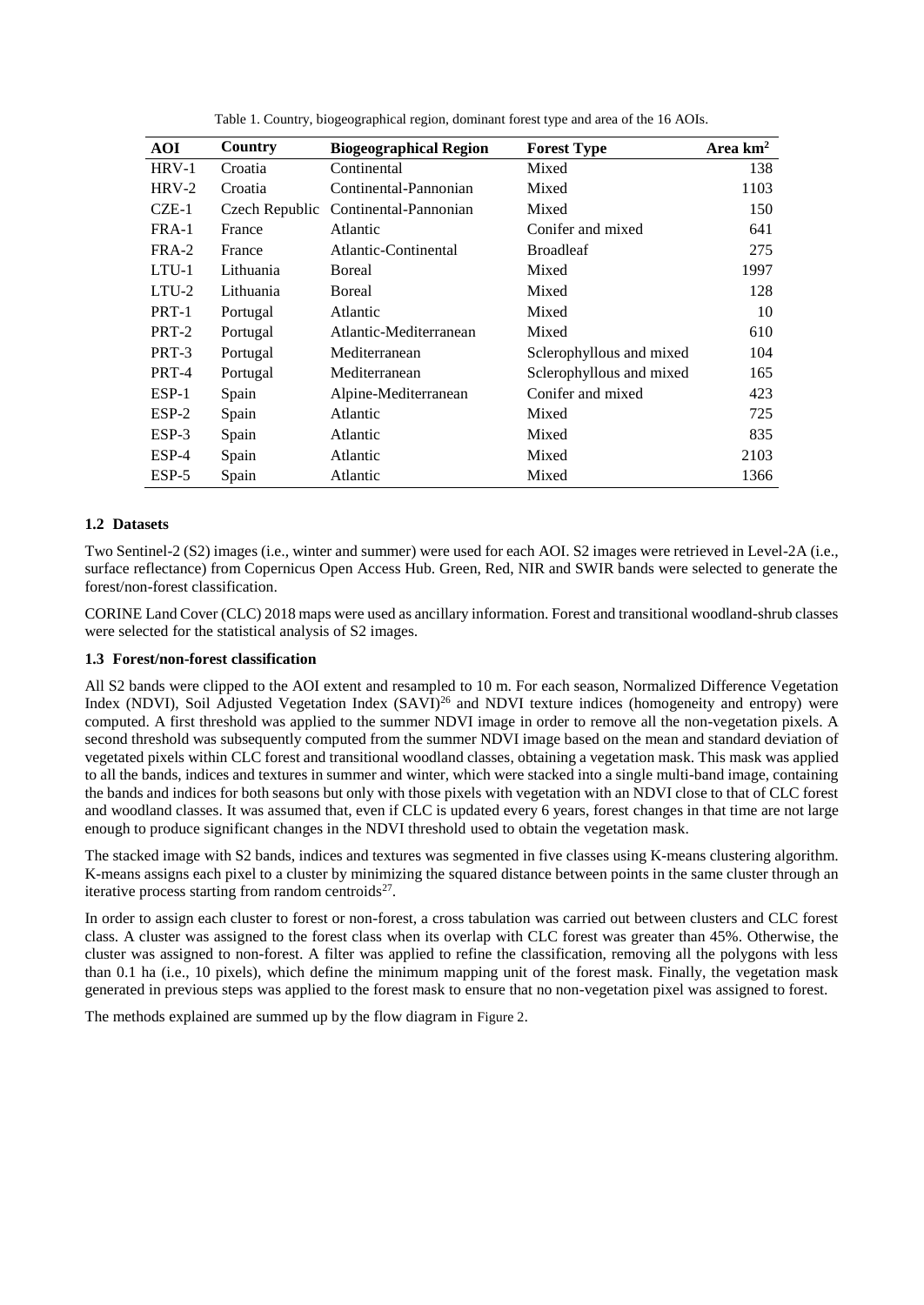

Figure 2. Flow diagram of the methods processed for the S2 forest/non-forest classification.

## <span id="page-3-0"></span>**1.4 Forest mask validation**

A reference dataset was created to validate the forest mask. A sample of 2500 random points was generated, allocating the number of points proportional to the size of each AOI using binomial distribution. Points were manually assigned to forest or non-forest via photointerpretation, based on the summer S2 image used for the automatic classification (i.e., date of the forest mask) and the very high resolution aerial image closest to the S2 image.

<span id="page-3-1"></span>Confusion matrices [\(Table 2\)](#page-3-1) between forest mask and reference dataset were built for each AOI. A total confusion matrix was built pooling all the AOIs. Overall accuracy (OA, Eq. 1), commission error (CE, Eq. 2), omission error (OE, Eq. 3) Dice similarity coefficient (DC, Eq. 4) and relative bias (relB, Eq. 5) were computed from confusion matrix to analyse the classification accuracy.

Table 2. Confusion matrix for a sample case.

| <b>Ground Truth</b> | <b>Classification</b> |        |       |
|---------------------|-----------------------|--------|-------|
|                     | Non-Forest            | Forest | Total |
| Non-Forest          | TN                    | FP.    | СN    |
| Forest              | FN                    | TР     | €P    |
| Total               | PCN                   | PCP    |       |

TN: True Positive; FP: False Positive, FN: False negative; TP: True Positive; CN: Condition Negative; CP: Condition Positive; PCN: Predicted Condition Negative; PCP: Predicted Condition Positive; n: sample size.

$$
OA = \frac{TP + TN}{n}
$$
 (1)

$$
CE = \frac{FP}{FP} \tag{2}
$$

$$
OE = \frac{FN}{CP}
$$
 (3)

$$
DC = \frac{2 \cdot TP}{2 \cdot TP + FP + FN} \tag{4}
$$

$$
relB = \frac{(FP - FN)}{CP} \tag{5}
$$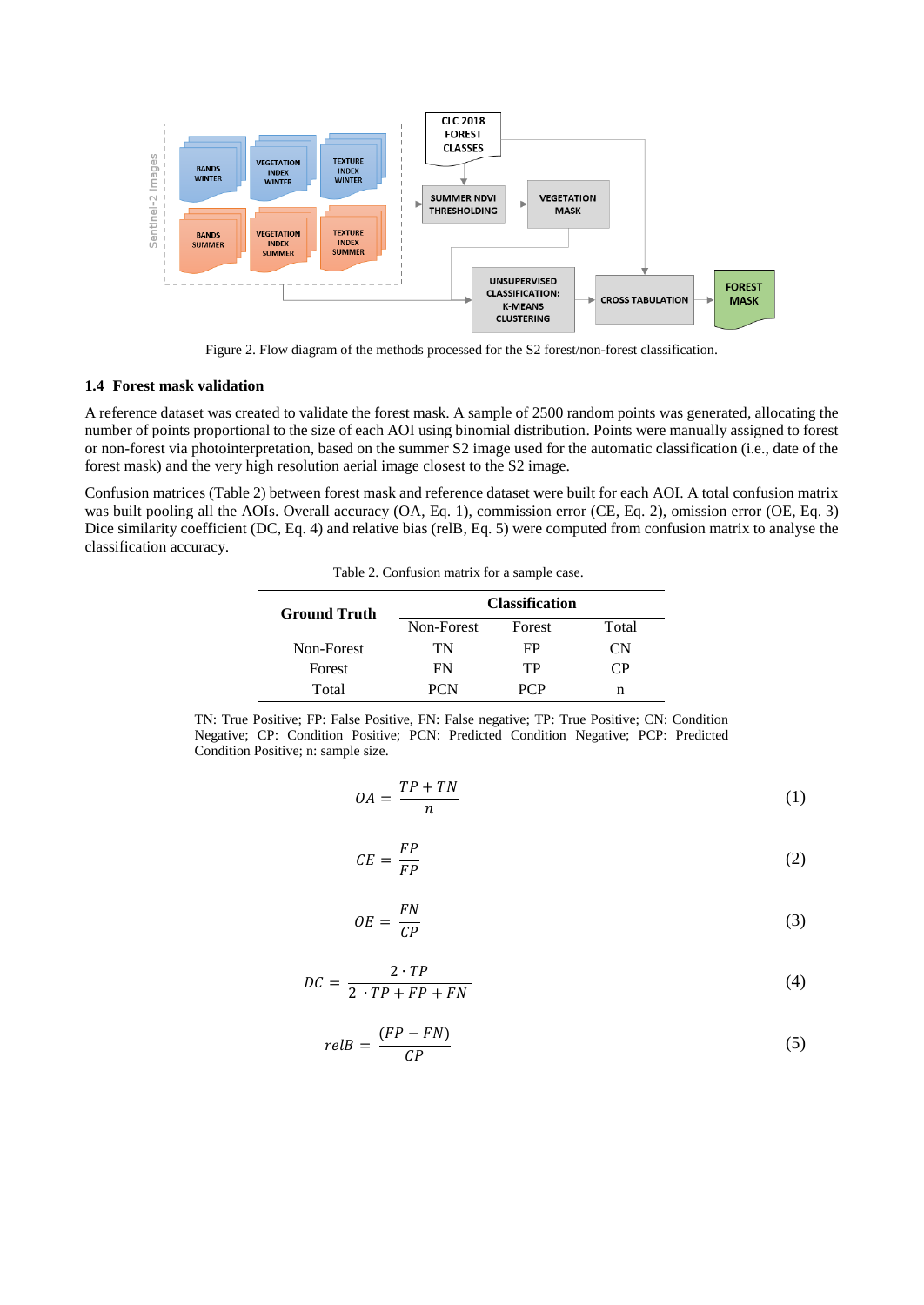## **RESULTS**

#### **1.5 Forest mask accuracy**

<span id="page-4-0"></span>The high accuracy of the forest mask was inferred from the pooled confusion matrix [\(Table 3\)](#page-4-0) and the validation metrics [\(Table 4\)](#page-4-1). For the pooled set of AOIs, accuracy metrics were high  $(OA = 94.2\%; DC = 95.2\%)$  and error metrics were low and balanced (OE = 4.8%; CE = 4.8; relB = 0%). OA ranged from 88% to 98.5% across AOIs, and DC ranged from 88% to 98.6%, thus confirming the good results.

| <b>Ground Truth</b> | <b>Classification</b> |        |       |
|---------------------|-----------------------|--------|-------|
|                     | Non-Forest            | Forest | Total |
| Non-Forest          | 951                   | 71     | 1022  |
| Forest              | 71                    | 1407   | 1478  |
| Total               | 1022                  | 1478   | 2500  |

Table 3. Confusion matrix for all the AOIs.

<span id="page-4-1"></span>The best metrics were obtained for Central and Northern Europe, (CZE-1, LTU-1), with OA and DC higher than 98%, OE and CE around 2% and low relative bias, which confirmed the good balance between both types of errors. The forest mask was less accurate for Portugal, with OA falling to 88% in PRT-2 and high OE. In these areas, errors were less balanced, as reflected by relB, especially in PRT-1 (OE =  $21.7\%$ ; CE = 0%, relB = -21.7%).

| <b>AOI</b>      | <b>OA</b> | $\overline{DC}$ | OE   | CЕ   | relB    |
|-----------------|-----------|-----------------|------|------|---------|
| $LTU-1$         | 98.5      | 98.1            | 1.3  | 2.6  | 1.3     |
| $CZE-1$         | 98.0      | 98.6            | 1.4  | 1.4  | 0.0     |
| $ESP-4$         | 97.5      | 98.0            | 2.4  | 1.6  | $-0.8$  |
| $HRV-1$         | 97.0      | 98.1            | 1.3  | 2.5  | 1.3     |
| $ESP-3$         | 97.0      | 96.9            | 4.0  | 2.1  | $-2.0$  |
| $FRA-2$         | 97.0      | 96.7            | 4.3  | 2.2  | $-2.2$  |
| $HRV-2$         | 95.0      | 96.9            | 4.3  | 1.9  | $-2.4$  |
| $ESP-2$         | 95.0      | 95.3            | 3.8  | 5.6  | 1.9     |
| LTU-2           | 95.0      | 95.1            | 0.0  | 9.3  | 10.2    |
| ESP-1           | 94.5      | 96.5            | 2.0  | 4.9  | 3.0     |
| $FRA-1$         | 94.5      | 95.5            | 4.1  | 4.8  | 0.8     |
| PRT-4           | 92.0      | 95.2            | 4.8  | 4.8  | 0.0     |
| PRT-3           | 90.0      | 88.9            | 13.0 | 9.1  | $-4.3$  |
| PRT-1           | 90.0      | 87.8            | 21.7 | 0.0  | $-21.7$ |
| $ESP-5$         | 88.5      | 88.0            | 8.7  | 15.2 | 7.6     |
| PRT-2           | 88.0      | 87.8            | 15.7 | 8.5  | $-7.8$  |
| <b>All AOIs</b> | 94.2      | 95.2            | 4.8  | 4.8  | 0.0     |

The forest mask clearly delimited forest areas in most of the AOIs. Figure 3 shows HRV-2 case, which is close to the average in terms of accuracy ( $OA = 95\%$ ;  $DC = 96.9\%$ ). Forest clearings, roads, dry channels, abandoned meanders and other features are clearly identified, thus highlighting the quality achieved.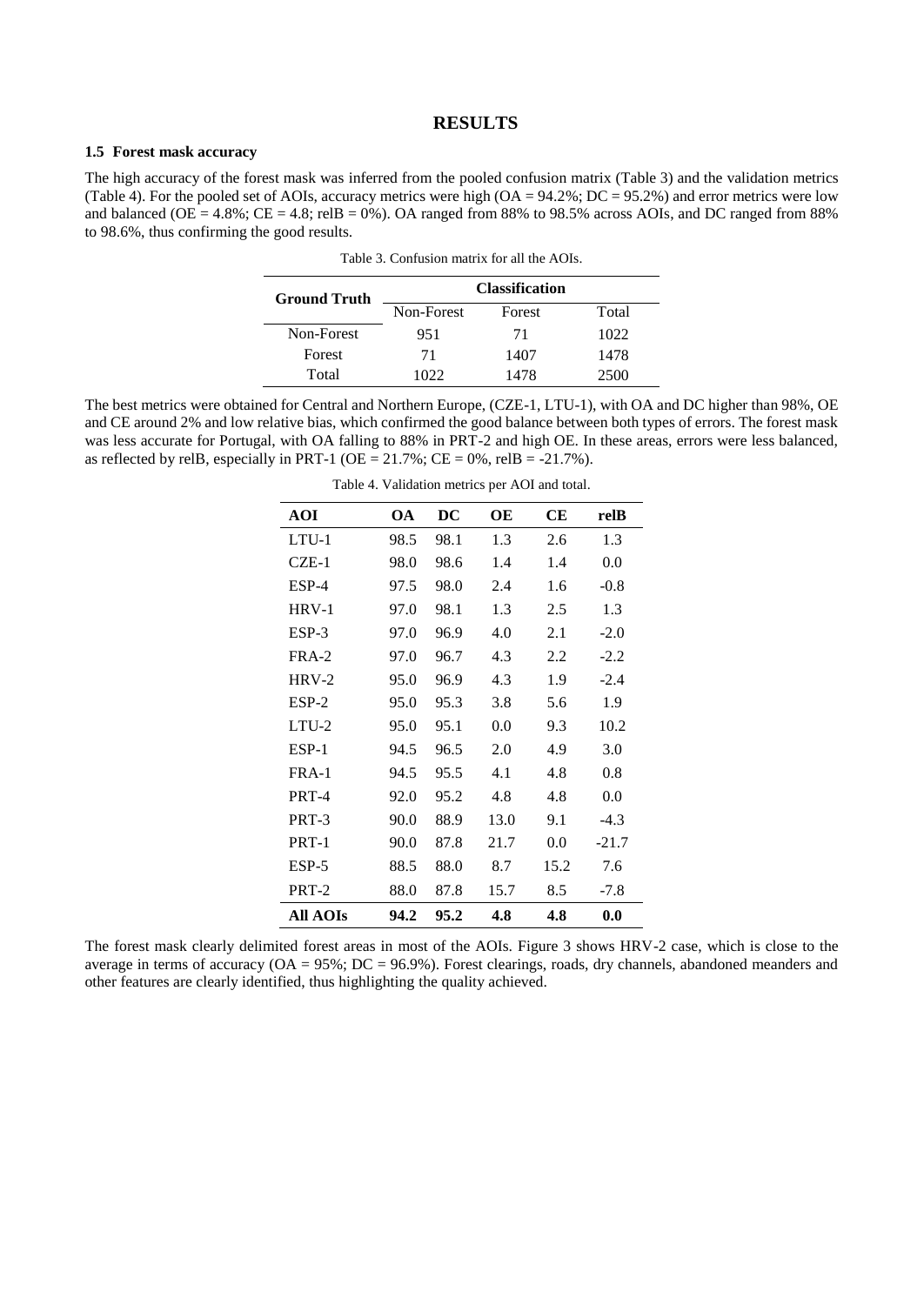

Figure 3. Forest mask for HRV-2 (Croatia). Background: S2 image 08/08/2018, false colour RGB composition: NIR (B08) / R (B04) / G (B03).

## **1.6 Influence of biogeographical regions on forest mask accuracy**

<span id="page-5-0"></span>The accuracy assessment grouped by biogeographical regions [\(Table 5\)](#page-5-0) revealed significant contrasts. The difference between the best and worst region was around 10% for OA and DC. The best performance of the forest mask was achieved in Boreal (OA = 97.3%; DC = 96.9%) and Continental regions (OA = 97%; DC = 98.1%). Although OA was slightly better in Boreal region than in Continental, DC was better for Continental region due to the higher relB in Boreal (i.e., unbalanced errors, the low omission in Boreal might be explained by a relatively high commission)

| <b>Biogeographical Region</b>              |  | OA DC OE CE relB                 |                         |     |
|--------------------------------------------|--|----------------------------------|-------------------------|-----|
| <b>Boreal</b>                              |  | 97.3 96.9 0.8 5.3 4.8            |                         |     |
| $(LTU-1, LTU-2)$                           |  |                                  |                         |     |
| Continental                                |  | 97.0 98.1 1.3 2.5 1.3            |                         |     |
| $(HRV-1)$                                  |  |                                  |                         |     |
| Atlantic-Continental                       |  | $97.0$ $96.7$ $4.3$ $2.2$ $-2.2$ |                         |     |
| $(FRA-2)$                                  |  |                                  |                         |     |
| Continental-Pannonian                      |  | 96.0 97.4 3.4 1.7 -1.7           |                         |     |
| $(CZE-1, HRV-2)$                           |  |                                  |                         |     |
| Alpine-Mediterranean                       |  | 94.4 96.4 2.1 5.0 3.1            |                         |     |
| $(ESP-1)$                                  |  |                                  |                         |     |
| Atlantic                                   |  | 94.3 94.7 5.1 5.4                |                         | 0.4 |
| (FRA-1, PRT-1, ESP-2, ESP-3, ESP-4, ESP-5) |  |                                  |                         |     |
| Mediterranean                              |  | $91.0$ $93.0$ $7.7$ $6.3$ $-1.5$ |                         |     |
| $(PRT-3, PRT-4)$                           |  |                                  |                         |     |
| Atlantic-Mediterranean                     |  |                                  | 88.0 87.8 15.7 8.5 -7.8 |     |
| $(PRT-2)$                                  |  |                                  |                         |     |

Table 5. Validation metrics with AOIs grouped by biogeographical regions

Mediterranean and Atlantic-Mediterranean regions yielded the worst metrics (OA = 88%; DC = 87.8% for Atlantic-Mediterranean). AOIs in these regions were generally characterised by higher omission than commission errors and a negative and relatively high relB, thus revealing some difficulty to identify low-density forests ([Figure 4](#page-6-0)). This effect was attenuated in the Alpine-Mediterranean region by the contrast between Mediterranean forests at low altitudes and Alpine conifer forests at high altitude, where metrics should be closer to those of Boreal region. Validation metrics were close to the average in regions characterised by the dominance of broadleaf and deciduous forests (e.g., Atlantic, Continental-Pannonian, Atlantic-Continental).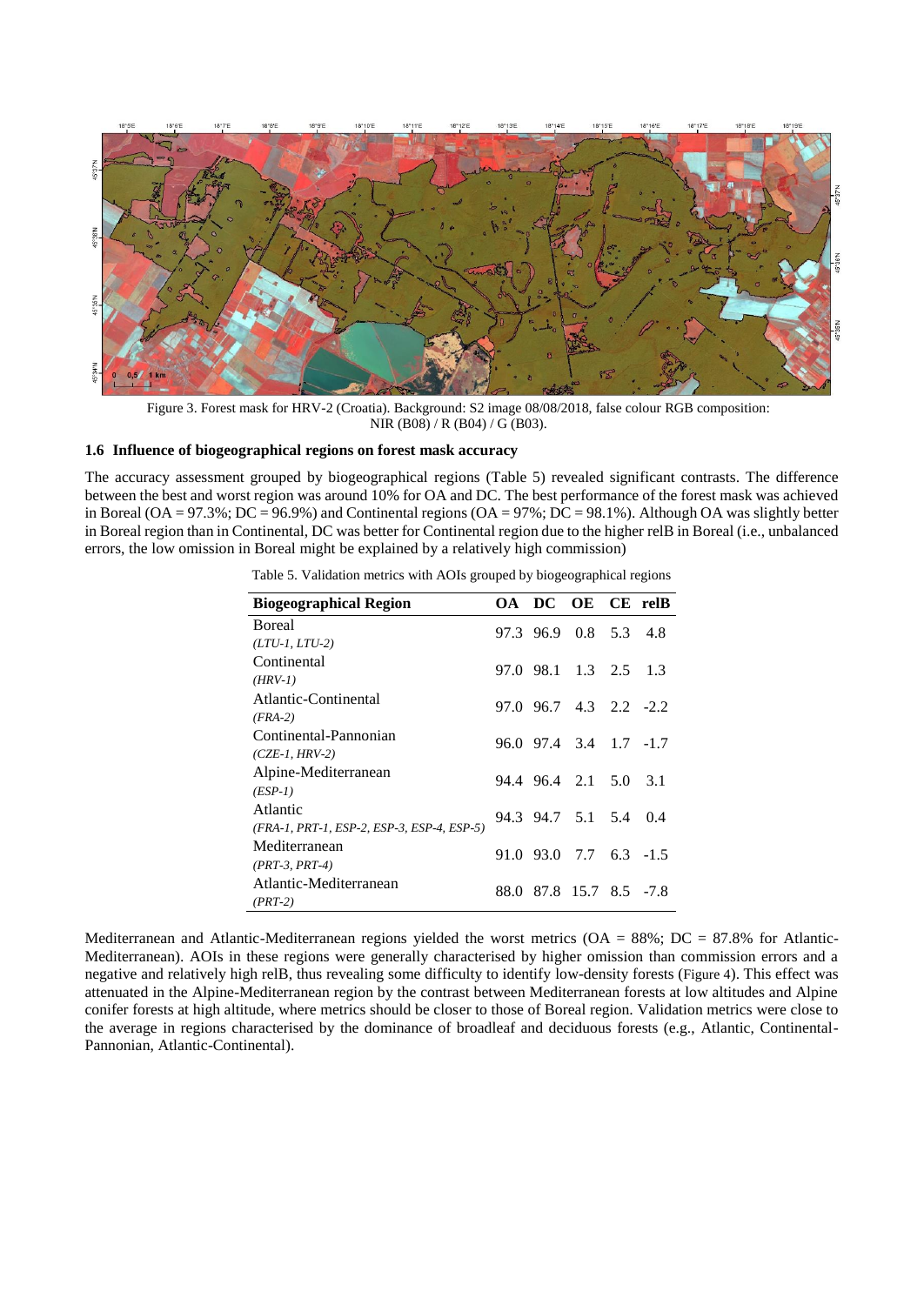

<span id="page-6-0"></span>Figure 4. Comparison between two forest masks. Background: S2 image in summer 2018, false color composition, NIR (B08) / R (B04) / G (B03); vigorous vegetation appears in red; forest mask appears as striped polygons. Left: HRV-1 (Continental region), forest is delimited with high accuracy; right: PRT-2 (Atlantic-Mediterranean region), in yellow circles, areas with omission errors.

# **DISCUSSION**

Some of the results of this study were similar to those of previous works. Pekkarinen et al.  $(2009)^{21}$  used a method based on Landsat ETM+ images (multispectral at 30 m spatial resolution) and CLC to derive a Pan-European forest/non-forest map. The total accuracy of their forest map  $(OA = 90.8)$  was lower than MSF Forest Mask accuracy  $(OA = 94.2)$ , which might be explained by the different spatial resolution (30 m vs 10 m), the refinement steps used in the present study and different validation strategies. Nevertheless, results found in both studies were similar regarding the accuracy grouped by regions. Pekkarinen et al. (2009)<sup>21</sup> found a high accuracy (OA > 96%) for Germany, Belgium, Luxembourg and the Netherlands, corresponding to Continental and Atlantic-Continental regions of MSF Forest Mask (OA = 97%), whereas in Portugal, Greece and Italy accuracy was lower (OA < 90 %), as found in this study for Mediterranean and Mediterranean-Atlantic regions ( $OA = 88\%$  to 91%).

According to Martone et al.,  $(2018)^{23}$ , most forest/non-forest classification maps show typical accuracies under 90%. In their work, they generate a global forest mask based on TanDEM-X interferometric SAR data at 50 m spatial resolution, achieving an accuracy of about 86% in Germany and Eastern Europe, validated with Copernicus High Resolution Layers (HRL). In comparison with previous studies, MSF Forest Mask improves the accuracy about 5% and provides higher spatial resolution (10 m). The spatial robustness of our forest mask is also higher than most of other similar products, with smaller differences across biogeographical regions and forest types.

The high accuracies achieved in Continental and Boreal forests might be due to forest characteristics in these regions (e.g., species, forest structure, high density), but also to surrounding land covers, mainly grasslands or crops with short vegetative phases, which can be easily distinguished from forests. Conversely, Mediterranean forests are often characterised by lowdensity stands (e.g., tree-grass formations that alternate almost isolated trees with pastures) and large transition areas with dominance of shrub stratum. The frontier between forest and non-forest classes becomes more diffuse in these areas, thus hindering the discrimination of forest [\(Figure 4\)](#page-6-0). This assumption may be confirmed by examining the relatively high OE in Mediterranean region when compared to CE (OE =  $15.7\%$ ; CE =  $8.5\%$ ; relB =  $-7.8\%$ ).

One of the shortcomings of this study is its dependence on ancillary maps to turn the output of unsupervised K-means into forest and non-forest classes. Regarding the ancillary dataset used (CLC), other options are available at European level (e.g., Copernicus HRL). The use of other resources as OpenStreetMap (OSM) might be explored, but it will need an adjustment of the methods.

Some of the errors in the forest mask were caused by the confusion between forest and crops. This could be mitigated using more dates for the analysis (i.e., adding images as input), which will help to discriminate crops based on its more cyclic temporal behaviour.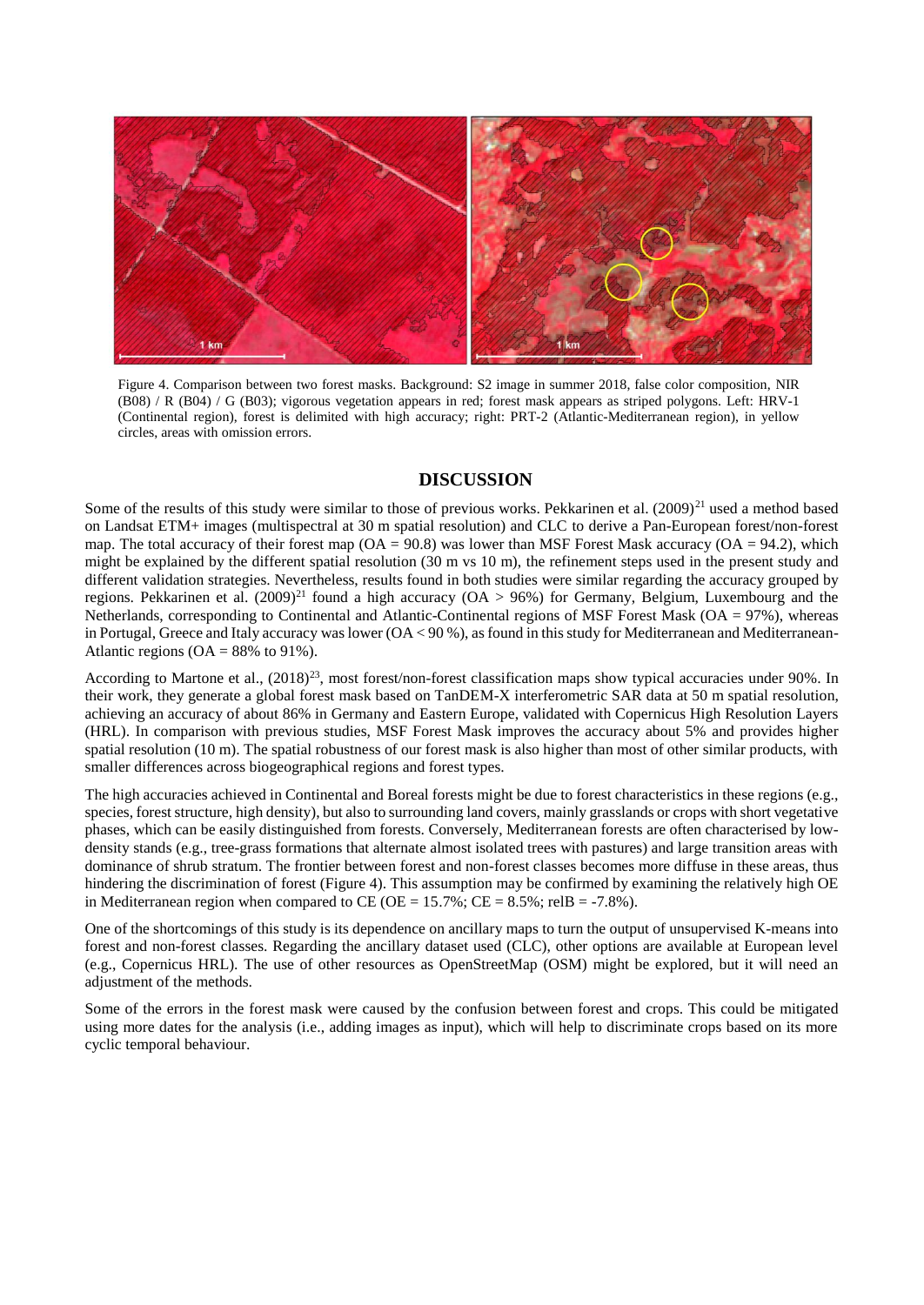Another limitation of the study is the number of AOIs used in some of the biogeographical regions, which might have biased the results (e.g., accuracy is high for Continental region, but the analysis included only one AOI). More locations and better distributed are needed to confirm the results found.

# **CONCLUSIONS**

In this study, a Sentinel-2-based method to create a forest mask for European forests was proposed. The method was validated in 16 locations across Europe, characterized by the main dominant biogeographical regions in the continent. The accuracy of the forest/non-forest classification was high  $(OA = 94.2\%; DC = 95.2\%)$ , varying for different biogeographical regions (maximum 10%). For Boreal, Continental, Atlantic-Continental, Continental-Pannonian, Alpine-Mediterranean and Atlantic regions, accuracy was higher than 94% and errors and biases were low. Some problems were found in Mediterranean region, although accuracy was still high (88%). The proposed method is suitable for its use in different forest types and regions across Europe, and it might help to save costs in forest identification and improve the current forest/non-forest maps used by managers and stakeholders in the forestry sector. MSF Forest Mask might also be used by scientists and decision makers in environmental matters, such as ecological and climate modelling. Future research should be carried out to generalize the method presented to be used in other regions of the world, exploring alternative ancillary data which may replace CLC maps.

# **ACKNOWLEDGMENTS**

This project has received funding from the European Union's Horizon 2020 research and innovation programme under grant agreement No. 776045. [https://mysustainableforest.com](https://mysustainableforest.com/)

The authors are grateful to all MySustainableForest stakeholders from Instituto de Investigação da Floresta e Papel (RAIZ), Croatian Forest Research Institute (CFRI), University Forest Enterprise Masaryk Forest Křtiny of Mendel University in Brno (UFE), Forest Owners Association of Navarra (FORESNA), Forest Owners Association of Lithuania (FOAL), Centre Nationale de la Propriété Forestière (CNPF) and Madera Plus Calidad Forestal (MADERA+).

## **REFERENCES**

- [1] Forest Europe, Unece and F.A.O., "State of Europe's Forests 2015 FOREST EUROPE, Liaison Unit Madrid" (2015).
- [2] Köhl, M., Lasco, R., Cifuentes, M., Jonsson, Ö., Korhonen, K. T., Mundhenk, P., de Jesus Navar, J. and Stinson, G., "Changes in forest production, biomass and carbon: Results from the 2015 UN FAO Global Forest Resource Assessment," For. Ecol. Manage. 352(September), 21–34 (2015).
- [3] Schröter, D., Cramer, W., Leemans, R., Prentice, I. C., Araújo, M. B., Arnell, N. W., Bondeau, A., Bugmann, H., Carter, T. R., Gracia, C. A., De La Vega-Leinert, A. C., Erhard, M., Ewert, F., Glendining, M., House, J. I., Kankaanpää, S., Klein, R. J. T., Lavorel, S., Lindner, M., et al., "Ecology: Ecosystem service supply and vulnerability to global change in Europe," Science (80-. ). 310(5752), 1333–1337 (2005).
- [4] Bonan, G. B., "Forests and climate change: Forcings, feedbacks, and the climate benefits of forests," Science (80-. ). 320(5882), 1444–1449 (2008).
- [5] Trumbore, S., Brando, P. and Hartmann, H., "Forest health and global change" (2016).
- [6] Pan, Y., Birdsey, R. A., Fang, J., Houghton, R., Kauppi, P. E., Kurz, W. A., Phillips, O. L., Shvidenko, A., Lewis, S. L., Canadell, J. G., Ciais, P., Jackson, R. B., Pacala, S. W., McGuire, A. D., Piao, S., Rautiainen, A., Sitch, S. and Hayes, D., "A Large and Persistent Carbon Sink in the World's Forests," Science (80-. ). 333(6045), 988 LP – 993 (2011).
- [7] Gardiner, B., Marzano, M., Nicoll, B., Blennow, K., Carnus, J.-M., Fleischer, P., Ingemarson, F., Lindner, M., Orazio, C., Reviron, M.-P., Landmann, G., Peyron, J.-L., Schelhaas, M.-J., Schuck, A., Spielmann, M. and Usbeck, T., "Storms - An increasing threat to Europe's forests," EFI News 19(1), 10–12 (2011).
- [8] Hall, R. J., Castilla, G., White, J. C., Cooke, B. J. and Skakun, R. S., "Remote sensing of forest pest damage: A review and lessons learned from a Canadian perspective ∗," Can. Entomol. 148(S1), S296–S356 (2016).
- [9] Tanase, M. A., Aponte, C., Mermoz, S., Bouvet, A., Le Toan, T. and Heurich, M., "Detection of windthrows and insect outbreaks by L-band SAR: A case study in the Bavarian Forest National Park," Remote Sens. Environ.